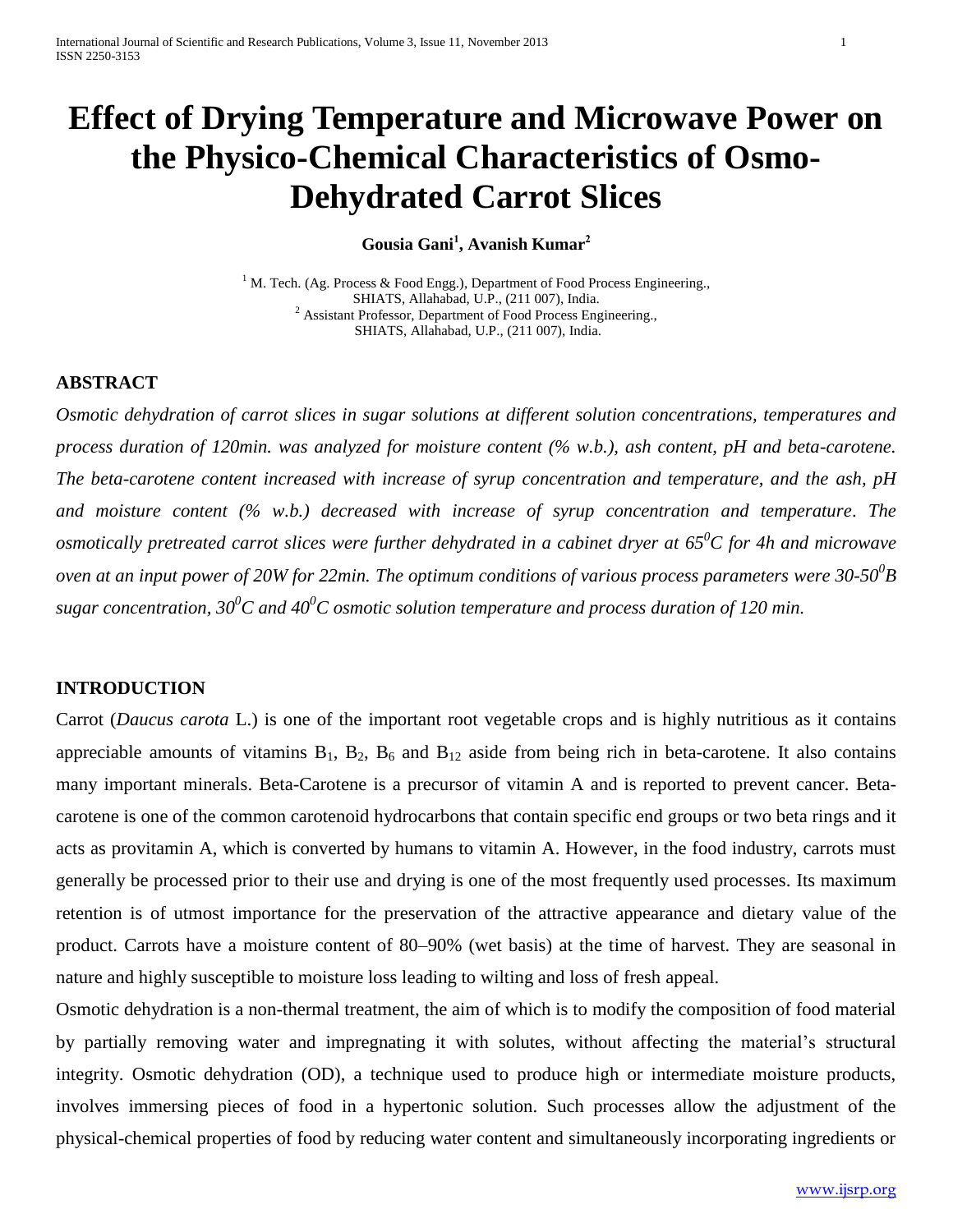additives with antioxidant or other preservative properties into the food (Torreggiani 2001). Although the osmotic dewatering consists of a mild process to partially dehydrate fruits and vegetables, its application can cause changes in cellular tissues, influencing the rheological behavior of the material.

Osmotic dehydration is a water removal process involving soaking foods, mostly fruits and vegetables, in a hypertonic solution such as concentrated sugar syrup. If the solutes are correctly chosen, and the ratio of water removal to solute impregnation is controlled, the natural flavour of fruit products and colour retention can be enhanced. Osmotic dehydration is now considered a valuable tool in minimal processing of foods. It can be applied either an as autonomous process or as a processing step in alternative processing schemes leading to a variety of end products (Lazarides et al. 1995). During osmotic dehydration, a product is continuously immersed in the osmotic solution, making the process oxygen free. There is, therefore, no need to use sulphur dioxide and/or blanching for protection against oxidative and enzymatic discoloration. Osmotic dehydration is one of the effective ways to reduce overall energy requirements in dehydration. Osmotic dehydration is one of the simple and inexpensive processes, which offers a way to make available the low cost, highly perishable and valuable crop available for the regions away from production zones and also during off season. The objective of the research was to determine the physico-chemical characteristics of osmodehydrated carrot slices using tray and microwave drying.

# **MATERIALS AND METHODS**

#### **Sample preparation**

Good quality carrots were procured for this investigation from the local market Allahabad on daily basis prior to each set of experiment. Undamaged carrots without any defect on visual inspection were selected. The carrots were thoroughly washed and cut into 3mm slices. Sucrose was used as an osmotic agent and was purchased from the local market. Initial moisture content of carrot slices was 86.7%.

# **Osmotic solutions**

Osmosis solutions of different concentrations (30-50 $^{0}$ B) were prepared by dissolving the desired solutes on a w/w basis with distilled water. A magnetic stirrer was used to dissolve the contents. Sucrose was weighed on an electronic balance. Fresh osmotic solution was prepared for every run.

## **Experimental Procedure**

The experiments were conducted in the laboratories of the Department of Food Process Engineering, SHIATS, Allahabad (India). Fresh, well-graded carrots were procured from the local market of Allahabad, and the experiments were conducted on the same day. After washing, peeling was accomplished manually by stainless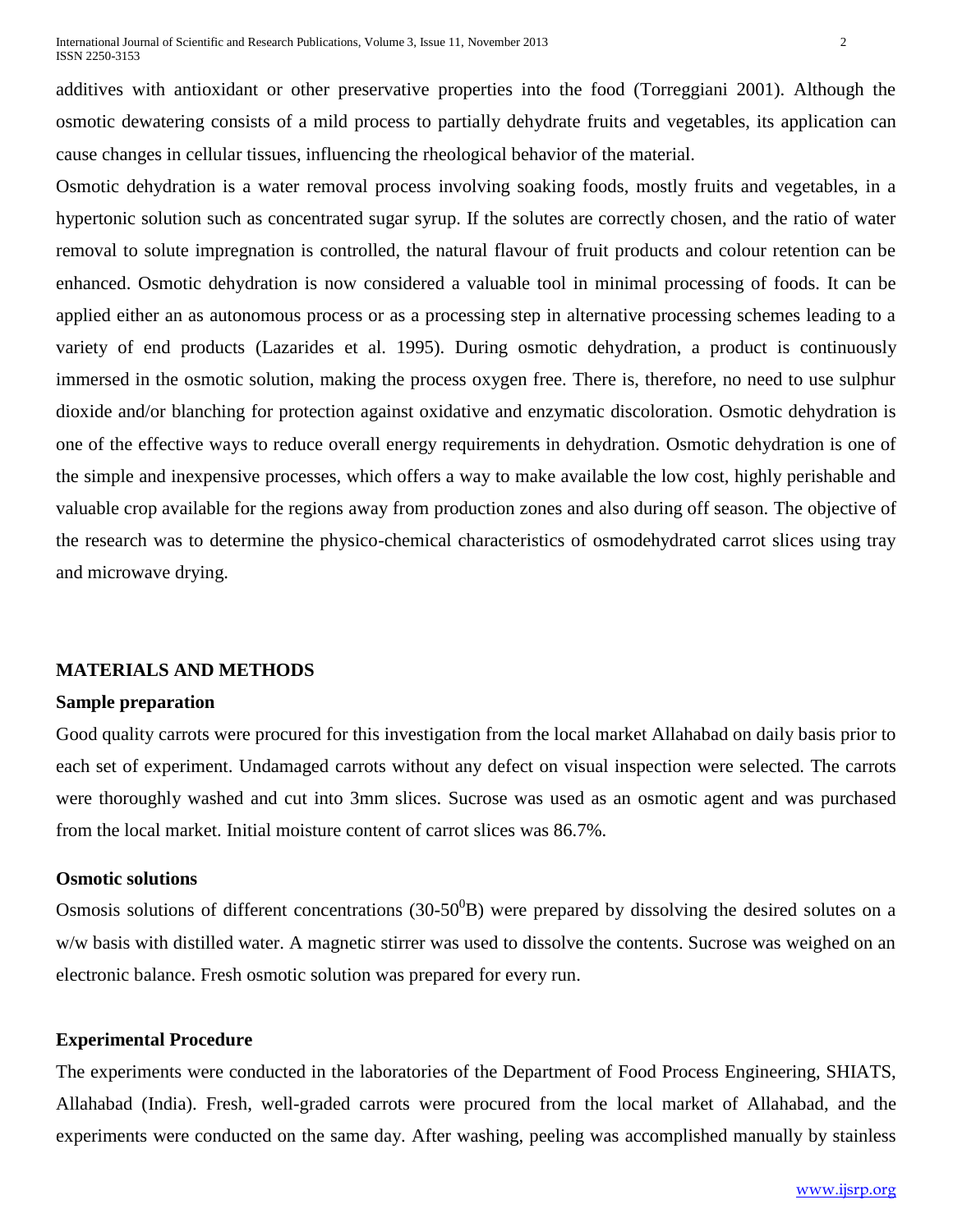International Journal of Scientific and Research Publications, Volume 3, Issue 11, November 2013 3 ISSN 2250-3153

steel hand peeler. The green parts of carrots were removed to retain the final quality of the product. A vegetable dicer was used to prepare carrot slices of 3mm. The carrot slices were washed with fresh water to remove the carrot fines adhered to the surface of the carrot slices. The leftover material of carrot slices was separated manually. No blanching was conducted prior to osmosis as it has been reported to be detrimental to osmotic dehydration processes as a result of the loss of semi-permeability of the cell membranes (Ponting 1973) and reduction of beta-carotene (Sharma *et al*. 2000; Reyes *et al*. 2002). Sugar solution was chosen for osmosis, as it is an excellent osmotic agent, retarding oxidative and non-enzymatic browning (Arya *et al*. 1979). For each experiment, known weights of carrot slices (51 g) were put in stainless steel containers containing calculated volumes of osmotic solutions of different concentrations  $(30-50^{0}B)$  preset at the specified temperature  $(30-50^{0}B)$  $40^{\circ}$ C) in a hot water bath under shaking conditions. The sample to solution ratio in osmotic dehydration process was kept as 1:10. The carrot slices were removed from the osmotic solutions after 120min. and rinsed with water to remove the surplus solvent adhering to the surfaces. These osmotically dehydrated slices were then spread on the absorbent paper to remove the free water present on the surface. The slices were dehydrated to final moisture of 8-13% (wet basis) using a hot air drier preset at an air temperature of  $65^{\circ}$ C and 9-14% (w.b.) using microwave oven preset at an input power of 20W. The moisture content of fresh carrots was 86.7% (wet basis). The dried samples were cooled in a desiccator containing silica gel for 1 h, packed in low-density polyethylene bags and kept at ambient temperature (28–35C) for quality analysis. The analysis was completed within 2 days. The stored samples were analyzed at intervals of 15 days for moisture (AOAC, 1990), ash (AOAC, 1984), pH and ß-carotnene (Rangana1986).

# **Statistical analysis**

The experiments were conducted by adopting completely randomized design of the data recoded. During the course of investigation, product of different formulations were analysed statistically by the 'Analysis of Variance' (ANOVA). The significant effect of treatment is judged with the help of 'F' (Variance Ratio). F values were compared with the table value of F at 5% level of significance. If calculated value exceeds the table value, the affect is considered to be significant. The significance is tested at 5% level.

#### **RESULTS AND DISCUSSIONS**

The prepared osmotic dehydrated carrot slices were evaluated for various physico-chemical, characteristics. The changes in various physico-chemical parameters of the dehydrated carrot slices stored in ambient temperature are presented in Figs.  $4.1 - 4.8$ .

# **Moisture content (%w.b.)**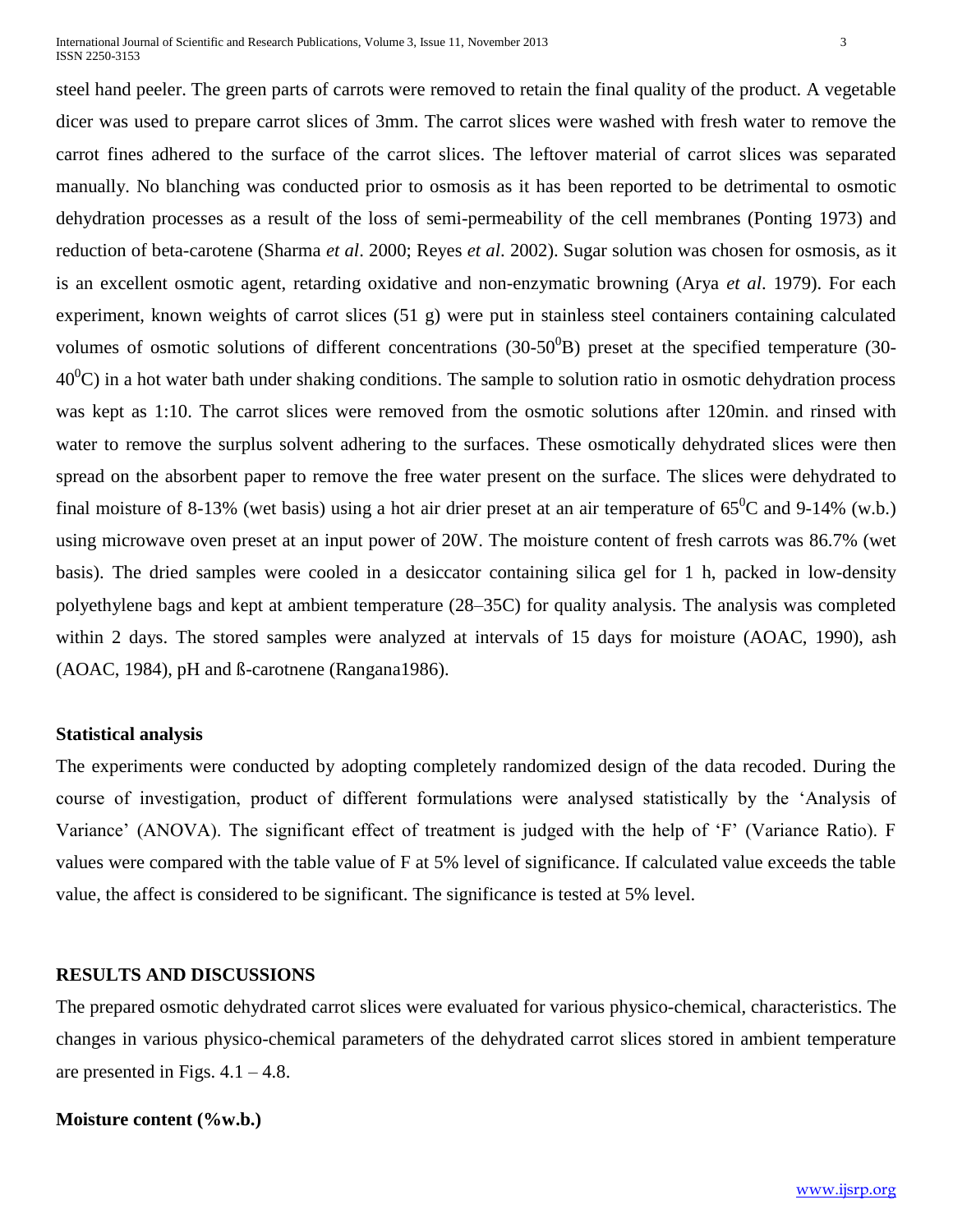The moisture content varied from sample to sample. Fig. 4.1 shows the effect of storage period on percent moisture content of osmo-tray dehydrated samples  $(T_1, T_2, T_3, T_4, T_5, T_6)$  at 15 days interval during storage.  $T_1$ ,  $T_3$  and  $T_5$  were treated with 30, 40 and 50<sup>0</sup>B respectively and syrup temperature was 30<sup>0</sup>C and  $T_2$ ,  $T_4$  and  $T_6$ were treated with 30, 40 and  $50^0B$  respectively and syrup temperature was  $40^0C$ . Fig. 4.2 shows the effect of storage period on percent moisture content of osmo-microwave dehydrated samples  $(T_7, T_8, T_9, T_{10}, T_{11}$  and  $T_{12})$ at 15 days interval during storage.  $T_7$ ,  $T_9$  and  $T_{11}$  were treated with 30, 40 and 50<sup>0</sup>B respectively and syrup temperature was 30<sup>0</sup>C and T<sub>8</sub>, T<sub>10</sub> and T<sub>12</sub> were treated with 30, 40 and 50<sup>0</sup>B respectively and syrup temperature was 40<sup>0</sup>C. The moisture content of osmo-tray dehydrated samples was in the range of 8.9% to12.2% on the 0<sup>th</sup> day and the moisture content of osmo-microwave dehydrated samples was in the range of 9.9% to13.6% on the 0<sup>th</sup> day. **Rahman et al. (2010**) reported the moisture content of 7.05% in solar dried carrot and **Kumar et al. (2008)** reported the moisture content of 9.0% in osmo-vac dehydrated mango slices. On evaluation of result, it was found that there was a decrease in moisture content in the samples with increasing the concentration of sugar solution from 30-50<sup>0</sup>B and syrup temperature 30-40<sup>0</sup>C, which was obvious and is presented in Fig. 4.1 and 4.2. Increased solution concentration resulted in increase in the osmotic pressure gradients and higher moisture loss**.** It might be noted that the moisture content of products on storage is an important determinant of their keeping quality. There was some amount of moisture ingress in samples during storage and it was increased as the duration of storage increased and the increase in moisture content was observed due to temperature fluctuations or storage conditions that may have caused migration of water into the pouch, as the samples were stored at ambient temperature. This hypothesis was verified by **Manzano et al. (1997)** that storage temperature affects the moisture content of fruits during storage. Similar results were also reported by **Kumar et al. (2008), Rahman et al. (2010) and Mizanur et al. (2012).** ANOVA at 5% significance show significant results.

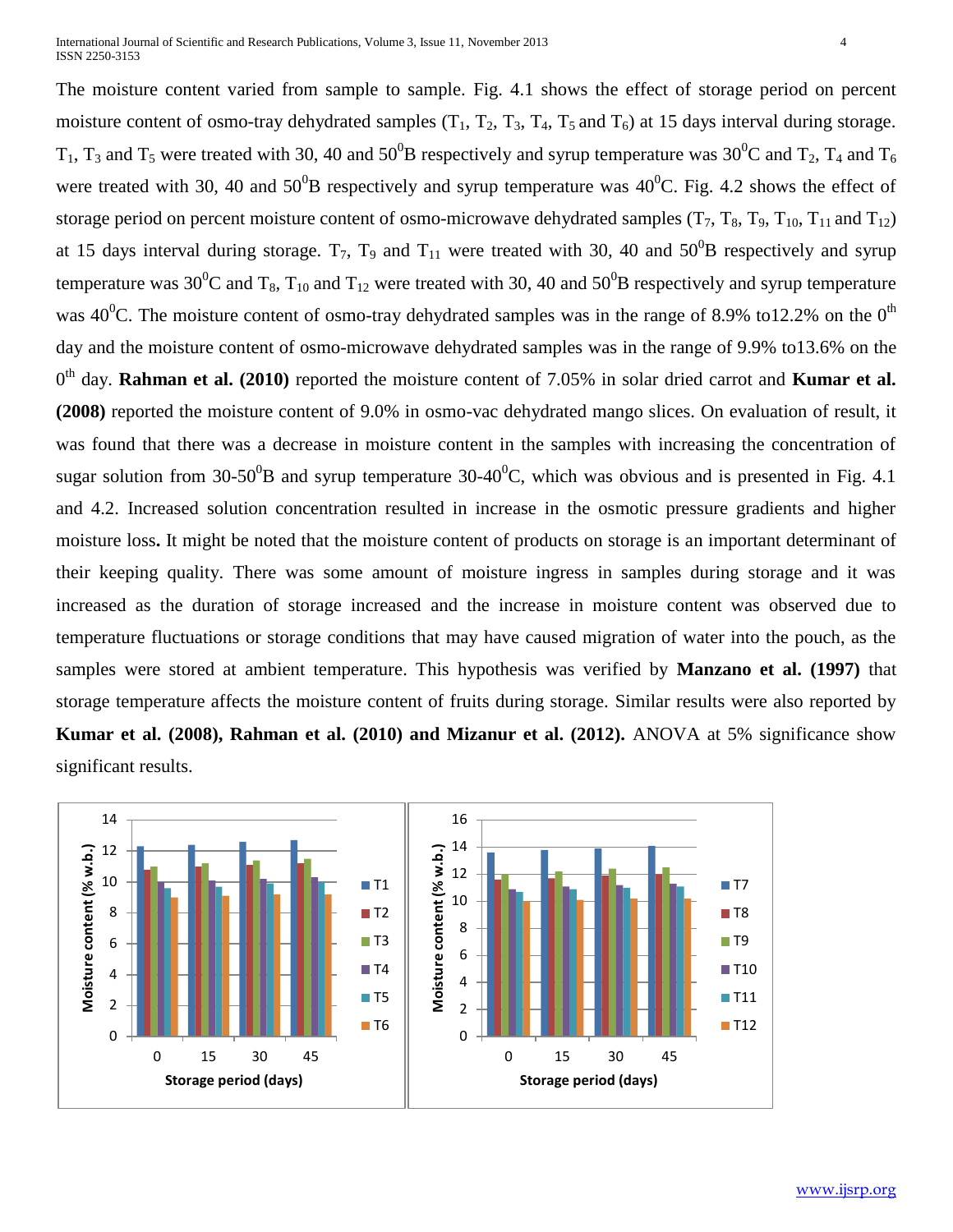**Fig. 4.1. Effect of storage period on m.c. (%w.b.) Fig. 2. Effect of storage period on m.c. (%w.b.) of osmo- tray dehydrated carrot slices of osmo- microwave dehydrated carrot slices.**

#### **Ash content (%)**

The ash content varied from sample to sample. Fig. 4.3 shows the effect of storage period on ash content of osmo-tray dehydrated samples  $(T_1, T_2, T_3, T_4, T_5$  and  $T_6$ ) at 15 days interval during storage.  $T_1$ ,  $T_3$  and  $T_5$  were treated with 30, 40 and 50<sup>0</sup>B respectively and syrup temperature was 30<sup>0</sup>C and T<sub>2</sub>, T<sub>4</sub> and T<sub>6</sub> were treated with 30, 40 and  $50^0$ B respectively and syrup temperature was  $40^0$ C. Fig. 4.4 shows the effect of storage period on ash content of osmo-microwave dehydrated samples  $(T_7, T_8, T_9, T_{10}, T_{11}$  and  $T_{12}$ ) at 15 days interval during storage.  $T_7$ ,  $T_9$  and  $T_{11}$  were treated with 30, 40 and 50<sup>0</sup>B respectively and syrup temperature was 30<sup>0</sup>C and  $T_8$ ,  $T_{10}$  and  $T_{12}$  were treated with 30, 40 and 50<sup>0</sup>B respectively and syrup temperature was 40<sup>0</sup>C. The ash content of osmotray and osmo-microwave dehydrated samples was in the range of  $0.49\%$  to  $0.50\%$  on the 0<sup>th</sup> day. Abd El-**Hamid et al. (1986)** reported the ash content of 0.51% in Zebda variety (mango) and this was in agreement with the results obtained by **Abd El-Baki** *et al***., (1981). Shahnawz et al. (2010)** reported the ash content of 0.16% in mango sample.

On evaluation of result, it was found that there was a decrease in ash content in the samples with increasing the concentration of sugar solution from  $30-50^0$ B and syrup temperature  $30-40^0$ C, which was obvious and is presented in Fig. 4.3 and 4.4. The decrease in ash content may be due to leaching of some minerals from carrot slices during osmotic step. Similar results were also reported by **Abd El-Hamid** *et al***., (1986).** On critical evaluation of the result during storage, it was clear that the ash content of carrot slices packed in LDPE decreased slightly with increase in the storage period. According to **Jain et al. (1992),** ash is the inorganic residue remaining after the water and organic matter and could not be decreased during storage. Similar results were also reported by **Nielsen, (1998).** ANOVA at 5% significance show significant results.



www.ijsrp.org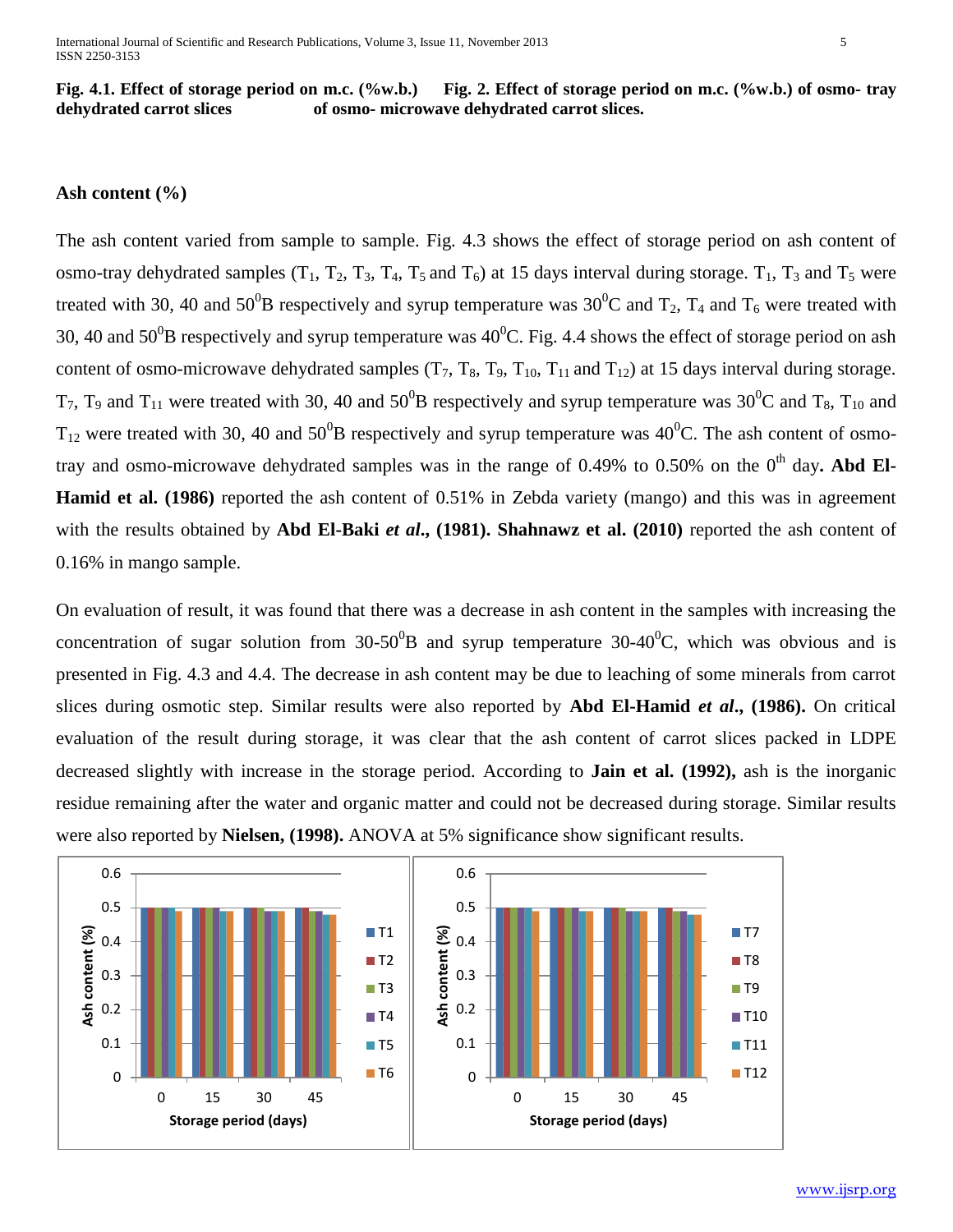**Fig. 4.3. Effect of storage period on ash content Fig. 4.4. Effect of storage period on ash content (%) of osmotray dehydrated carrot slices (%) of osmo-microwave dehydrated carrot slices.**

# **pH**

The pH varied from sample to sample. Fig. 4.5 shows the effect of storage period on pH of osmo-tray dehydrated  $(T_1, T_2, T_3, T_4, T_5$  and  $T_6$ ) at 15 days interval during storage.  $T_1, T_3$  and  $T_5$  were treated with 30, 40 and 50<sup>0</sup>B respectively and syrup temperature was 30<sup>0</sup>C and  $T_2$ ,  $T_4$  and  $T_6$  were treated with 30, 40 and 50<sup>0</sup>B respectively and syrup temperature was  $40^{\circ}$ C. Fig. 4.6 shows the effect of storage period on pH of osmomicrowave dehydrated samples  $(T_7, T_8, T_9, T_{10}, T_{11}$  and  $T_{12}$ ) at 15 days interval during storage.  $T_7$ ,  $T_9$  and  $T_{11}$ were treated with 30, 40 and 50<sup>0</sup>B respectively and syrup temperature was 30<sup>0</sup>C and T<sub>8</sub>, T<sub>10</sub> and T<sub>12</sub> were treated with 30, 40 and  $50^{0}B$  respectively and syrup temperature was  $40^{0}C$ . The pH of osmo-tray dehydrated samples was in the range of 4.94 to 4.75 on the  $0<sup>th</sup>$  day and the pH of osmo-microwave dehydrated samples was in the range of 4.96 to 4.78 on the  $0<sup>th</sup>$  day. On evaluation of result, it was found that there was a decrease in pH of the samples with increasing the concentration of sugar solution from  $30-50^0$ B and syrup temperature 30- $40^{\circ}$ C, which was obvious and is presented in Fig. 4.5 and 4.6. The decrease in pH was attributed to the loss of moisture during osmotic step. According to the **Hussain et al. (2004)** the pH values of osmodehydrated banana slices at different syrup concentrations were in the range of 5.06-4.86. **Abd El-Hamid et al. (1986)** reported pH of 3.6 in the Zebda mango fruit.



**dehydrated carrot slices microwave - dehydrated carrot slices.**

Fig. 4.5. Effect of storage period on pH of Fig. 4.6. Effect of storage period on pH of osmo-osmo-tray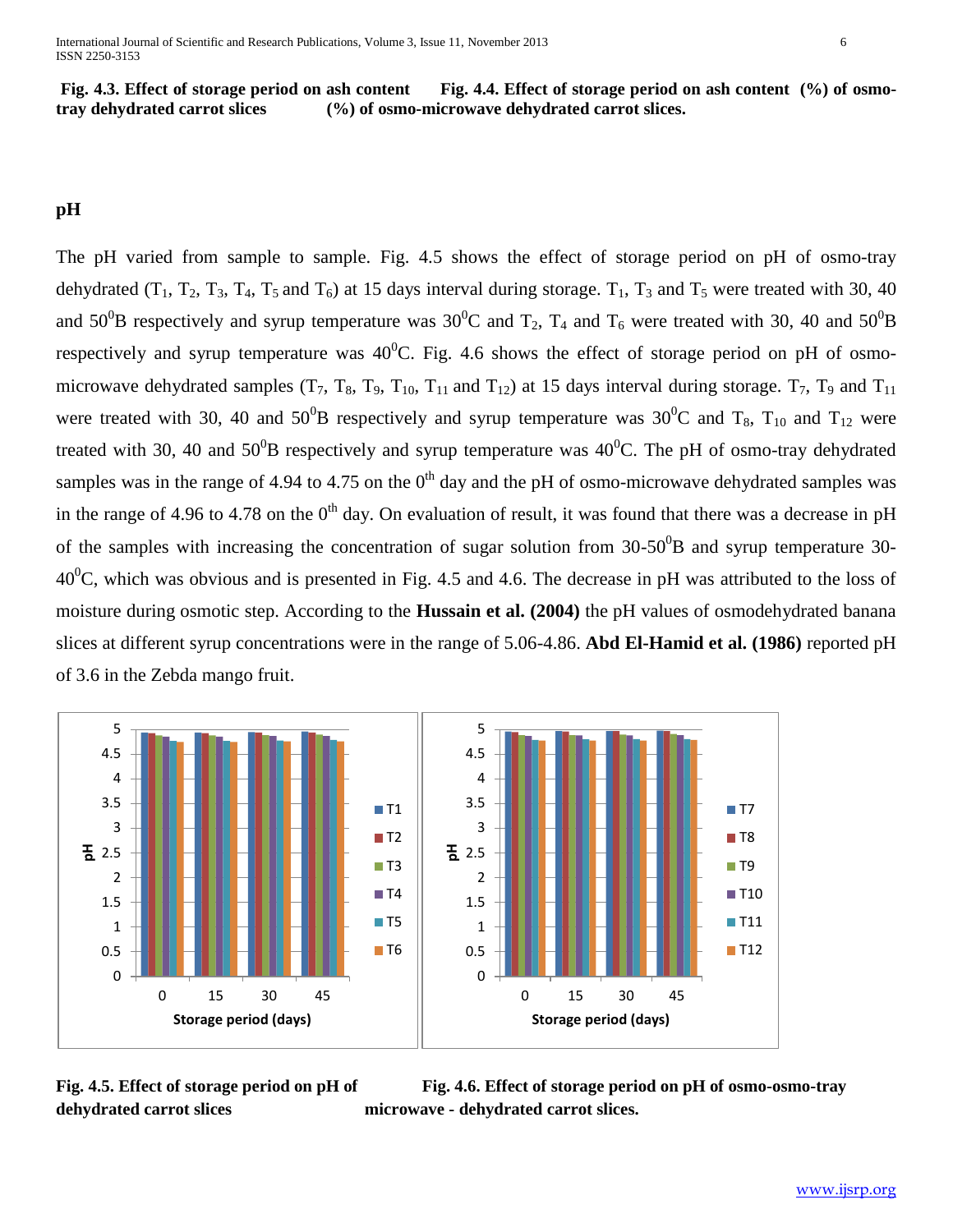From the Figs. it was obvious that the pH followed a slight increasing trend as the storage period was increased. It was observed that as the moisture content was increased during storage, the pH also showed a slight increasing trend. Similar results were also reported by **Abd El-Hamid et al. (1986)** in dehydrated mango where pH ranged from 3.5 to 4.2 during storage. Similar results were also reported by **A.C.C. Rodrigues et al. (2006) and Shahnwaz et al. (2012).** According to the **Kudachikar et al. (2001)** the pH values decreased from 4.2 to 3.0 in Neelum mango during storage. ANOVA at 5% significance show significant results.

#### **Beta-carotene content (mg/100g)**

The beta-carotene content varied from sample to sample. Fig. 4.7 shows the effect of storage period on betacarotene content of osmo-tray dehydrated samples  $(T_1, T_2, T_3, T_4, T_5, T_6)$  at 15 days interval during storage.  $T_1$ ,  $T_3$  and  $T_5$  were treated with 30, 40 and 50<sup>0</sup>B respectively and syrup temperature was 30<sup>0</sup>C and  $T_2$ ,  $T_4$  and  $T_6$ were treated with 30, 40 and  $50^0$ B respectively and syrup temperature was  $40^0$ C. Fig. 4.8 shows the effect of storage period on beta-carotene content of osmo-microwave dehydrated samples  $(T_7, T_8, T_9, T_{10}, T_{11}$  and  $T_{12}$ ) at 15 days interval during storage.  $T_7$ ,  $T_9$  and  $T_{11}$  were treated with 30, 40 and 50<sup>0</sup>B respectively and syrup temperature was 30<sup>0</sup>C and T<sub>8</sub>, T<sub>10</sub> and T<sub>12</sub> were treated with 30, 40 and 50<sup>0</sup>B respectively and syrup temperature was  $40^{\circ}$ C. The beta-carotene content of osmo-tray dehydrated samples was in the range of 10.98mg/100g to  $14.28$ mg/100g on the 0<sup>th</sup> day and the beta-carotene content of osmo-microwave dehydrated samples was in the range of 9.85mg/100g to 13.98mg/100g on the 0<sup>th</sup> day. According to the **Abd El-Baki** *et al***.** (1981) the total carotenoid content determined in Zebda variety (mango) was 8mg/100g**. Abd El-Hamid** *et al***. (1986)** reported that the osmo-air dehydrated mango bar contained higher total carotenoid (5mg/100g) than air dehydrated one (3mg/100g). On evaluation of result, it was found that there was an increase in beta-carotene content in the samples with increasing the concentration of sugar solution from  $30-50^0B$  and syrup temperature  $30-40^0C$ , which was obvious and is presented in Fig. 4.7 and 4.8.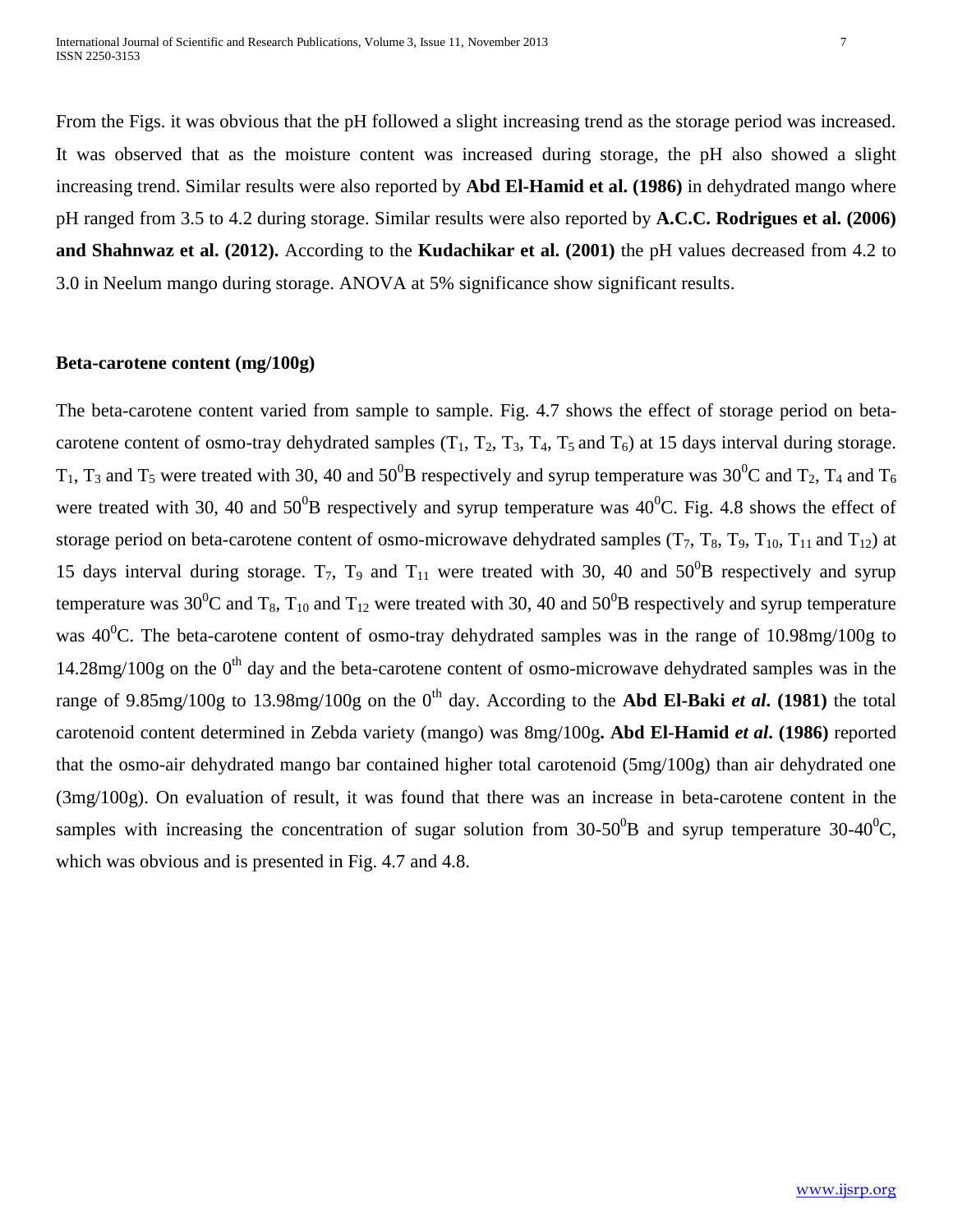

**Fig. 4.7.Effect of storage period on beta-carotene Fig.4.8. Effect of storage period on beta-carotene (mg/100g) of osmo-tray dehydrated carrot (mg/100g) of osmo- microwave dehydrated slices. carrot slices.** 

On critical evaluation of the result during storage, it was clear that the beta-carotene content of carrot slices packed in LDPE showed a decreased trend with increase in the storage period. The decline in beta-carotene content was attributed to the temperature and light effect on pigments. Similar results were also reported by **Rahman et al. (2010)** in case of solar dried carrot. **Howard (1998)** working with jalapeño peppers, evaluated the beta-carotene retention after 12 days of storage at 4.4<sup>0</sup>C followed by 3 days at  $13^{\circ}$ C under modified atmosphere using polyethylene films. **Cui et al. (2004)** reported beta-carotene reduction of about 70% during drying of carrots at  $60-65^{\circ}$ C in a cabinet laboratory dryer. **Kumar et al. (2008)** reported that the main cause of carotenoid degradation is oxidation and further stimulation by presence of light, enzymes and co-oxidation of carotene. ANOVA at 5% significance show significant results.

#### **CONCLUSION**

Osmotic pretreatement was used to improve physico-chemical properties of carrot slices. Drying of the carrot using tray drying and microwave drying yeilded samples with low water activity. The tray dried carrot slices contained the highest β-carotene content as compared to the microwave dried samples and moisture content as well as pH were found less in tray dried samples compared to microwave dried samples. There was no change in ash content of tray and microwave dried samples. Results obtained evident that the effect of application of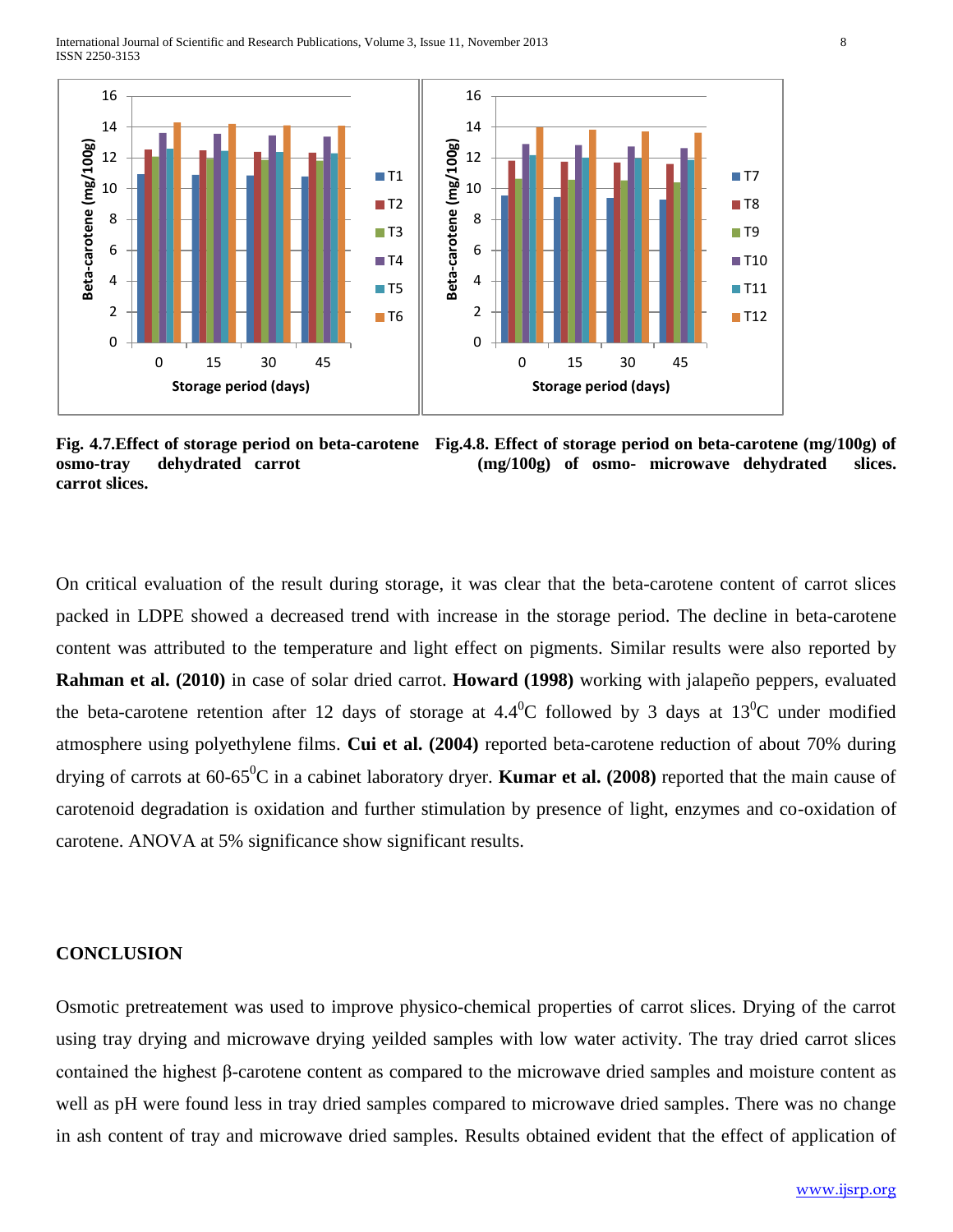the osmotic dehydration pretreatment was significant on the initial moisture content of the carrot slices, thus allowing a drying time reduction, which may lead to decrease in energy consumption. The carrot dehydration was more appreciable at  $50^{0}B$  solution concentration and 40°C osmosis temperature followed by 65°C hot air drying temperature on the basis of quality attributes, and also beta-carotene content was found highest under these conditions, compared to microwave drying.

# **REFRENCES**

Abd El-Hamid Ahmed El-Masry (1998). Studies on dehydration and canning of mango pulp. M.Sc. Agric. Thesis (Food Technology), Faculty of Agric., Suez Canal University

Abd El-Baki, M.A.A; El-Samahy, S. and Abd El-Fadeel, M. (1981): Studies on mango flavor. Deutche Lebensmittel Rundschau, 77(4): 139-141.

A.C.C. Rodrigues, L.M. Pereira1, C.I.G.L. Sarantopoulos, H.M.A. Bolini1, R.L. Cunha, V.C.A. Junqueira and M.D. Hubinger (2006). Impact of modified atmosphere packaging on the osmodehydrated papaya stability 1. *Food Engineering Faculty State (UNICAMP) Brazil, PO Box 6121, 13083-970*

Alakali, J.S., C.C. Ariahu, and N.N. Nkpa. (2006). Kinetics of osmotic dehydration of mango. *J. Food Process Pres. 30(5), 597-607.*

Arya, S.S., Natesan, V., Parihar, D.B. and Vijayarghavan, P.K. (1979). Stability of carotenoids in dehydrated carrots. J. Food Technol. *14*, 579.

AOAC., 1984, Official method of analysis. Association of official analytical chemists 13th edition Washington, D.C.

AOAC.1990. Official methods of analysis, Association of official analytical chemists 15th edn, Washington, DC. 929: 01.

Chiralt, A.; Navarrete, N.M.; Monzo, J.M.; Talens, P.; Moraga, G.; Ayala, A. and Fito, P. (2001): Changes in mechanical properties throughout osmotic process. J. Food Engineering, 49(2-3): 129-135.

Cui, Z.-W., Xu, S.-Y. and Sun, D.-W. (2004). Effect of microwave-vacuum drying on the carotenoids Rretention of carrot slices and chlorophyll retention of Chinese chive leaves. Drying Technology, 22 (3), 563 – 575.

Howard , L. R., Wong, A. D., Perry, A. K. and Kelin, B. P. (1998). Ascorbic acid and beta carotene retention in fresh and processed vegetables. *Journal of Food Science. 60 (5): 929-936.* Jain N, Shahid RK, Sondhi SM (1992). Analysis for mineral elements of some medicinal plants. Indian Drug. 29: 187-190.

Kudachikar VB, Kulkarani SG, Prakash MNK, Vasantha MS, Prasad BA, Ramana KVR (2001). Physicochemical changes during maturity of mango (*Mangifera indica* L.) variety Neelum. *J. Food Sci. Tech. Myscore, 38: 540-542.*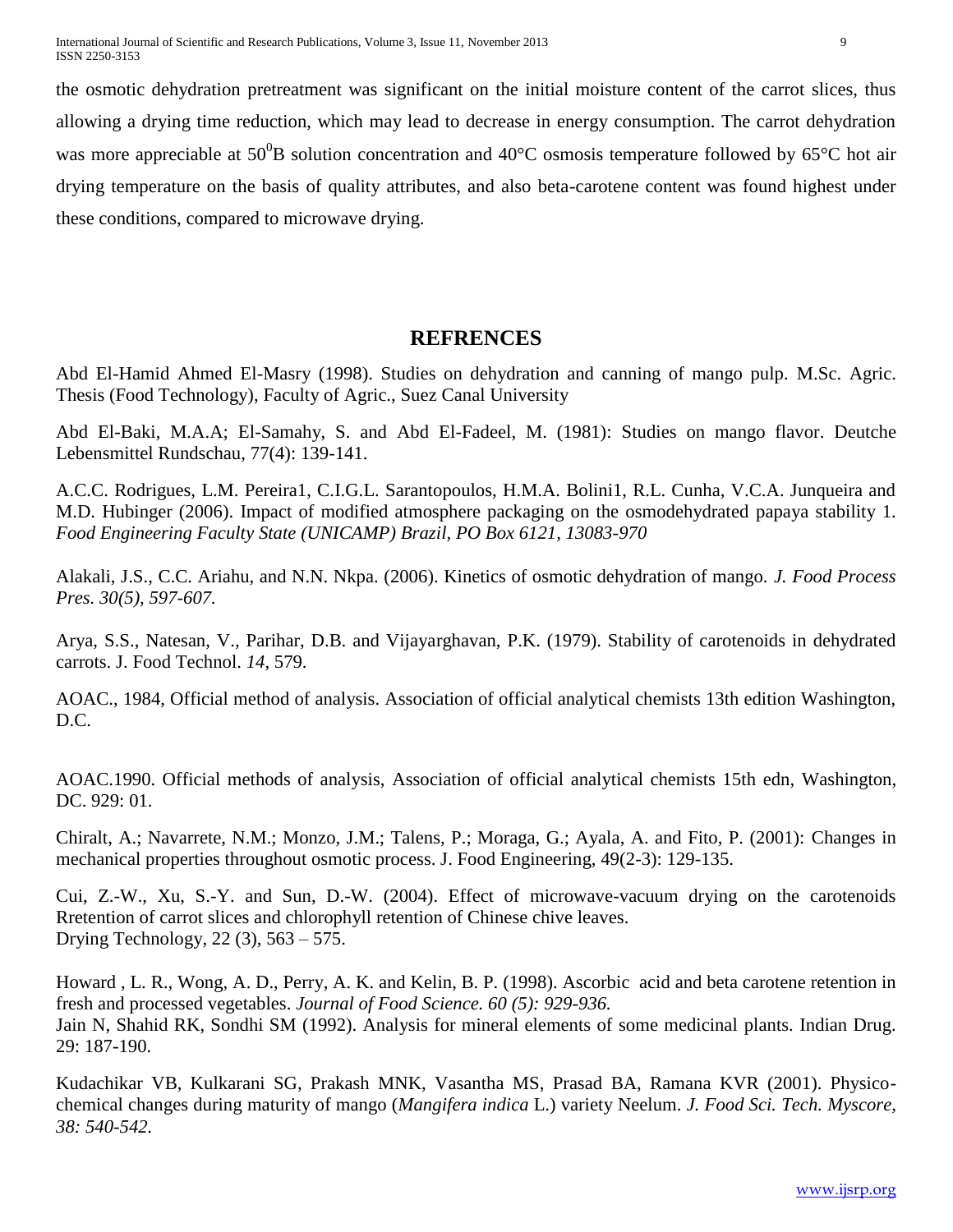Le Maguer, M. (1998). Osmotic dehydration: Review and future directions. In Proc. Int Sympo 'Progress in Food Preservation Processes', Ceria, Brussels, Belgium, 1: 283-309.

Lombard, G.E., J.C. Oliveira, P. Fito, and A. Andrés. (2008). Osmotic dehydration of pineapple as a pretreatment for further drying*. J. Food Eng. 85(2), 277-284*.

Manzano JE, Perez Y, Rojas E (1997). Coating cultivar for export. Acta Hortic. 455: 738-746.

MD. Mizanur Rahman, MD. Miaruddin, M.G. Ferdous Chowdhury MD. Hafizul Haque Khan and MD. Muzahid-E-Rahman (2012). Preservation of jackfruit (*Artocarpus heterophyllus*) by osmotic dehydration. *Bangladesh J. Agril. Res. 37(1): 67-75*.

M. M. Rahman, G. Kibria, Q. R. Karim, S.A. Khanom, L. Islam, M. Faridul Islam and Maksuda Begum. (2010) Retention of nutritional quality of solar driedcarrot (*Daucus carota* L.) during storage. *Bangladesh J. Sci. Ind. Res.* 45(4): 359-362.

Muhammad Shahnawz, Saghir Ahmed Sheikh and Shahzor Gul Khaskheli.(2010). Effect of storage on the physicochemical characteristics of the mango (*Mangifera indica* L.) variety, Langra .*African Journal of Biotechnology Vol. 11(41), pp. 9825-9828.*

Nielsen S.S (1998). Introduction to Food Analysis techniques .Text Book. Aspen Pub. USA.

P. Suresh Kumar, VR Sagar, & Lata (2008). Quality of osmo-vac dehydrated ripe mango slices influenced by packaging material and storage temperature. *Journal of Scientific and Industrial Research. Vol 67, pp 1108- 1114.*

Ponting, J.D. (1973). Osmotic dehydration of fruits: Recent modifications and applications. Process Biochem. *8*, 18–22.

Ranganna, S.(1986). Handbook of Analysis and Quality Control for Fruits and Vegetable Products. Tata McGraw Hill, New Delhi.

Raoult-Wack AL (1994). Recent advances in the osmotic dehydration of foods. *Trends in Food Science and Technology.* 5: 255-260.

Reyes, A., Alvarez, P.I. and Marquadth, F.H. (2002). Drying of carrots in fluidized bed: I- Effects of drying conditions and modeling. Dry. Technol. *20*, 1463–1483.

Sachetti, G., Gianotti, A. and Dalla Rosa, M. (2001). Sucrose-salt combined effects on mass transfer kinetics and product acceptability. Study on apple osmotic treatmrnts. *Journal of Food Engineering. 49: 163-173.*

Sharma, G. K., Semwal, A. D. and Arya, S. S. (2000). Effect of processing treatments on the carotenoids composition of dehydrated carrots. *Journal of Food Science and Technology. 37 (2): 196-200.*

Silveira, E.T.F., M.S. Rahman, and K.A. Buckle. (1996). Osmotic dehydration of pineapple: kinetics and product quality. *Food Res. Int. 29(3-4), 227-233.*

Torreggiani D, Bertolo G (2001). Osmotic pre-treatments in fruit processing: chemical, physical and structural effects. *J. Food Eng.* 49: 247-253.